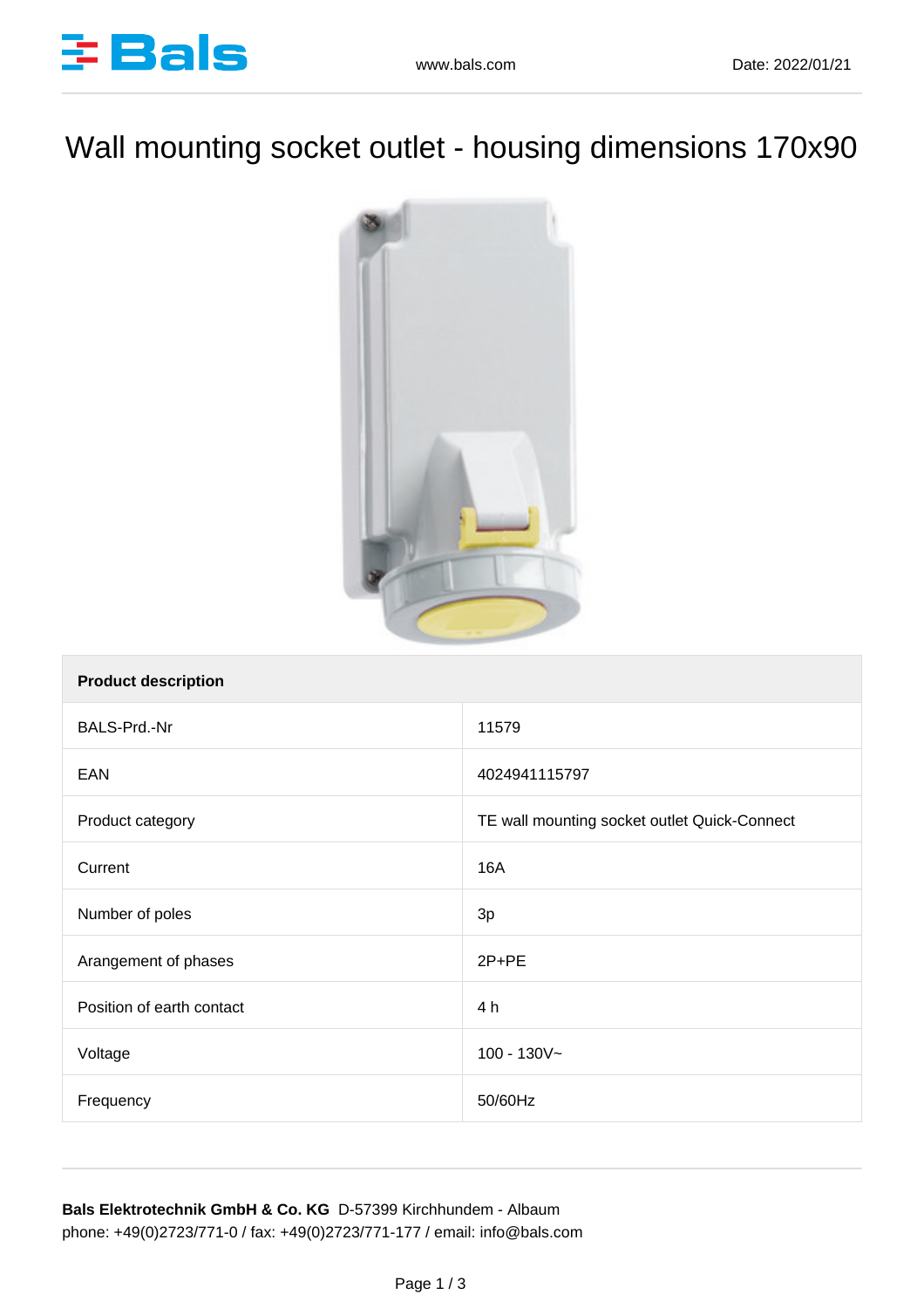

| <b>Product description</b> |                                                                                                                       |
|----------------------------|-----------------------------------------------------------------------------------------------------------------------|
| Protection degree          | IP <sub>67</sub>                                                                                                      |
| Colour code                | yellow RAL 1012                                                                                                       |
| Colour of appliance        | Hinged lid yellow RAL 1012, Bayonet ring grey RAL<br>7035, Housing bottom grey RAL 7035, Housing top<br>grey RAL 7035 |
| Connection design          | screwless spring terminals as cage clamp with<br>Kontex-contact                                                       |
| Maximum conductor size     | $4,0$ qmm                                                                                                             |
| Cable entry                | top entry M20 bottom entry M25/20                                                                                     |
| Height                     | 195mm                                                                                                                 |
| Width                      | 90mm                                                                                                                  |
| Depth                      | 109mm                                                                                                                 |
| Dimension of enclosure     | 170x90 mm (HxW)                                                                                                       |
| Material of enclosure      | Polycarbonate                                                                                                         |
| Contacts                   | The contact carrier is made of high temperature<br>resistant material, the contacts are brass nickel<br>plated        |

| Logistics data |                |
|----------------|----------------|
| Weight/pcs     | 0.0 kg / Piece |
| Packaging      | Carton         |
| Content amount | 1 ST           |
| EAN            | 4024941115797  |
| Length         | 205 mm         |
| Width          | 102 mm         |

**Bals Elektrotechnik GmbH & Co. KG** D-57399 Kirchhundem - Albaum phone: +49(0)2723/771-0 / fax: +49(0)2723/771-177 / email: info@bals.com